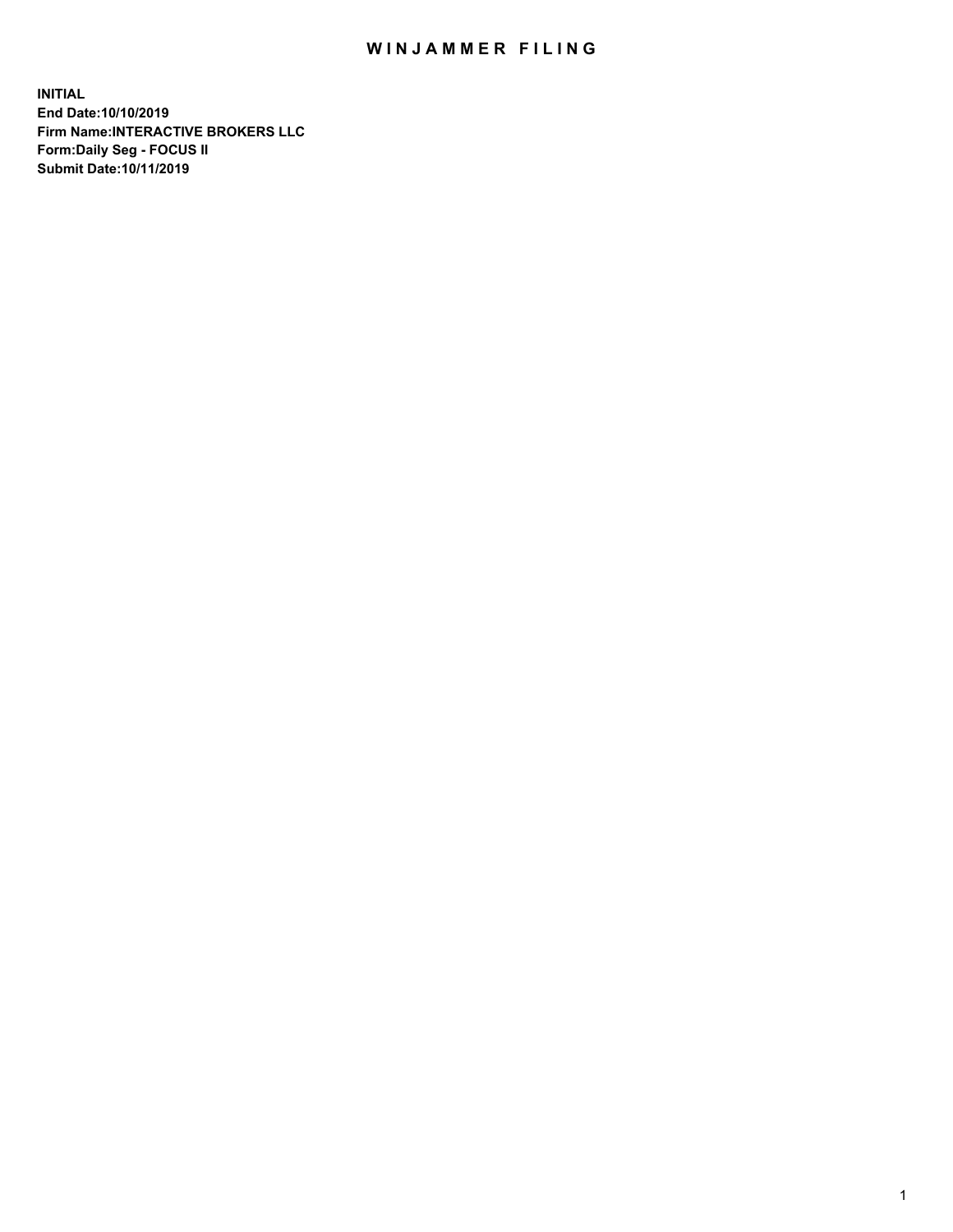**INITIAL End Date:10/10/2019 Firm Name:INTERACTIVE BROKERS LLC Form:Daily Seg - FOCUS II Submit Date:10/11/2019 Daily Segregation - Cover Page**

| Name of Company                                                                                                                                                                                                                                                                                                                | <b>INTERACTIVE BROKERS LLC</b>                                                                  |
|--------------------------------------------------------------------------------------------------------------------------------------------------------------------------------------------------------------------------------------------------------------------------------------------------------------------------------|-------------------------------------------------------------------------------------------------|
| <b>Contact Name</b>                                                                                                                                                                                                                                                                                                            | James Menicucci                                                                                 |
| <b>Contact Phone Number</b>                                                                                                                                                                                                                                                                                                    | 203-618-8085                                                                                    |
| <b>Contact Email Address</b>                                                                                                                                                                                                                                                                                                   | jmenicucci@interactivebrokers.c<br>om                                                           |
| FCM's Customer Segregated Funds Residual Interest Target (choose one):<br>a. Minimum dollar amount: ; or<br>b. Minimum percentage of customer segregated funds required:% ; or<br>c. Dollar amount range between: and; or<br>d. Percentage range of customer segregated funds required between:% and%.                         | $\overline{\mathbf{0}}$<br>$\overline{\mathbf{0}}$<br>155,000,000 245,000,000<br>0 <sub>0</sub> |
| FCM's Customer Secured Amount Funds Residual Interest Target (choose one):<br>a. Minimum dollar amount: ; or<br>b. Minimum percentage of customer secured funds required:% ; or<br>c. Dollar amount range between: and; or<br>d. Percentage range of customer secured funds required between:% and%.                           | $\overline{\mathbf{0}}$<br>0<br>80,000,000 120,000,000<br>0 <sub>0</sub>                        |
| FCM's Cleared Swaps Customer Collateral Residual Interest Target (choose one):<br>a. Minimum dollar amount: ; or<br>b. Minimum percentage of cleared swaps customer collateral required:% ; or<br>c. Dollar amount range between: and; or<br>d. Percentage range of cleared swaps customer collateral required between:% and%. | $\overline{\mathbf{0}}$<br><u>0</u><br>$\underline{0}$ $\underline{0}$<br>00                    |

Attach supporting documents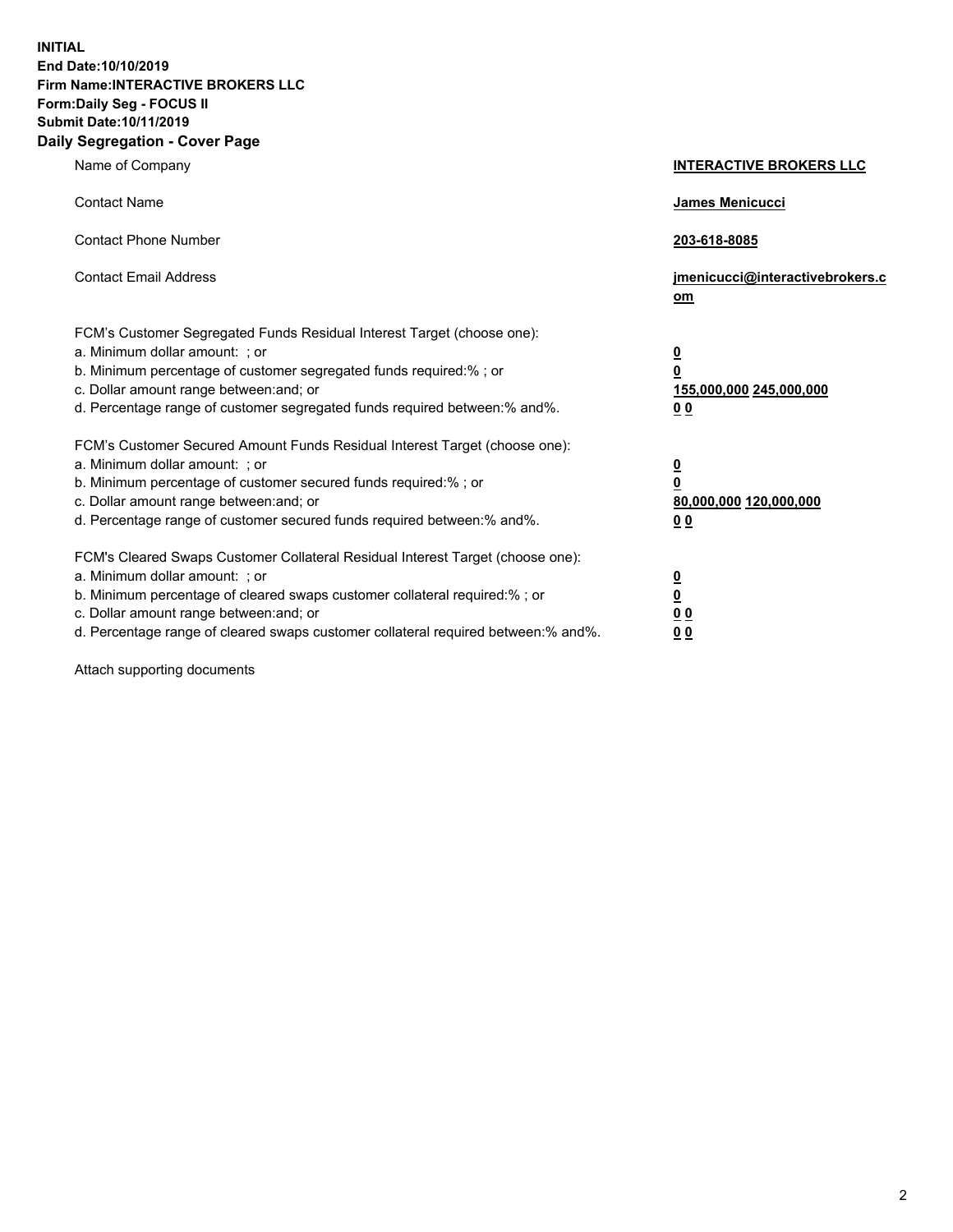## **INITIAL End Date:10/10/2019 Firm Name:INTERACTIVE BROKERS LLC Form:Daily Seg - FOCUS II Submit Date:10/11/2019 Daily Segregation - Secured Amounts**

|          | Daily Segregation - Secured Amounts                                                                        |                                  |
|----------|------------------------------------------------------------------------------------------------------------|----------------------------------|
|          | Foreign Futures and Foreign Options Secured Amounts                                                        |                                  |
|          | Amount required to be set aside pursuant to law, rule or regulation of a foreign                           | $0$ [7305]                       |
|          | government or a rule of a self-regulatory organization authorized thereunder                               |                                  |
| 1.       | Net ledger balance - Foreign Futures and Foreign Option Trading - All Customers                            |                                  |
|          | A. Cash                                                                                                    | 493,265,510 [7315]               |
|          | B. Securities (at market)                                                                                  | $0$ [7317]                       |
| 2.       | Net unrealized profit (loss) in open futures contracts traded on a foreign board of trade                  | 3,458,246 [7325]                 |
| 3.       | Exchange traded options                                                                                    |                                  |
|          | a. Market value of open option contracts purchased on a foreign board of trade                             | 40,567 [7335]                    |
|          | b. Market value of open contracts granted (sold) on a foreign board of trade                               | $-35,100$ [7337]                 |
| 4.       | Net equity (deficit) (add lines 1.2. and 3.)                                                               | 496,729,223 [7345]               |
| 5.       | Account liquidating to a deficit and account with a debit balances - gross amount                          | 9,310 [7351]                     |
|          | Less: amount offset by customer owned securities                                                           | 0 [7352] 9,310 [7354]            |
| 6.       | Amount required to be set aside as the secured amount - Net Liquidating Equity                             | 496,738,533 [7355]               |
|          | Method (add lines 4 and 5)                                                                                 |                                  |
| 7.       | Greater of amount required to be set aside pursuant to foreign jurisdiction (above) or line                | 496,738,533 [7360]               |
|          | 6.                                                                                                         |                                  |
|          | FUNDS DEPOSITED IN SEPARATE REGULATION 30.7 ACCOUNTS                                                       |                                  |
| 1.       | Cash in banks                                                                                              |                                  |
|          | A. Banks located in the United States                                                                      | 44, 163, 520 [7500]              |
|          | B. Other banks qualified under Regulation 30.7                                                             | 0 [7520] 44,163,520 [7530]       |
| 2.       | Securities                                                                                                 |                                  |
|          | A. In safekeeping with banks located in the United States                                                  | 492,216,188 [7540]               |
|          | B. In safekeeping with other banks qualified under Regulation 30.7                                         | 0 [7560] 492,216,188 [7570]      |
| 3.       | Equities with registered futures commission merchants                                                      |                                  |
|          | A. Cash                                                                                                    | $0$ [7580]                       |
|          | <b>B.</b> Securities                                                                                       | $0$ [7590]                       |
|          | C. Unrealized gain (loss) on open futures contracts                                                        | $0$ [7600]                       |
|          | D. Value of long option contracts                                                                          | $0$ [7610]                       |
|          | E. Value of short option contracts                                                                         | 0 [7615] 0 [7620]                |
| 4.       | Amounts held by clearing organizations of foreign boards of trade                                          |                                  |
|          | A. Cash                                                                                                    | $0$ [7640]                       |
|          | <b>B.</b> Securities                                                                                       | $0$ [7650]                       |
|          | C. Amount due to (from) clearing organization - daily variation                                            | $0$ [7660]                       |
|          | D. Value of long option contracts                                                                          | $0$ [7670]                       |
|          | E. Value of short option contracts                                                                         | 0 [7675] 0 [7680]                |
| 5.       | Amounts held by members of foreign boards of trade                                                         |                                  |
|          | A. Cash                                                                                                    | 75,665,549 [7700]                |
|          | <b>B.</b> Securities                                                                                       | $0$ [7710]                       |
|          | C. Unrealized gain (loss) on open futures contracts                                                        | 3,956,402 [7720]                 |
|          | D. Value of long option contracts                                                                          | 40,567 [7730]                    |
|          | E. Value of short option contracts                                                                         | -35,100 [7735] 79,627,418 [7740] |
| 6.       | Amounts with other depositories designated by a foreign board of trade                                     | $0$ [7760]                       |
| 7.       | Segregated funds on hand                                                                                   | $0$ [7765]                       |
| 8.<br>9. | Total funds in separate section 30.7 accounts                                                              | 616,007,126 [7770]               |
|          | Excess (deficiency) Set Aside for Secured Amount (subtract line 7 Secured Statement<br>Page 1 from Line 8) | 119,268,593 [7380]               |
| 10.      | Management Target Amount for Excess funds in separate section 30.7 accounts                                | 80,000,000 [7780]                |
| 11.      | Excess (deficiency) funds in separate 30.7 accounts over (under) Management Target                         | 39,268,593 [7785]                |
|          |                                                                                                            |                                  |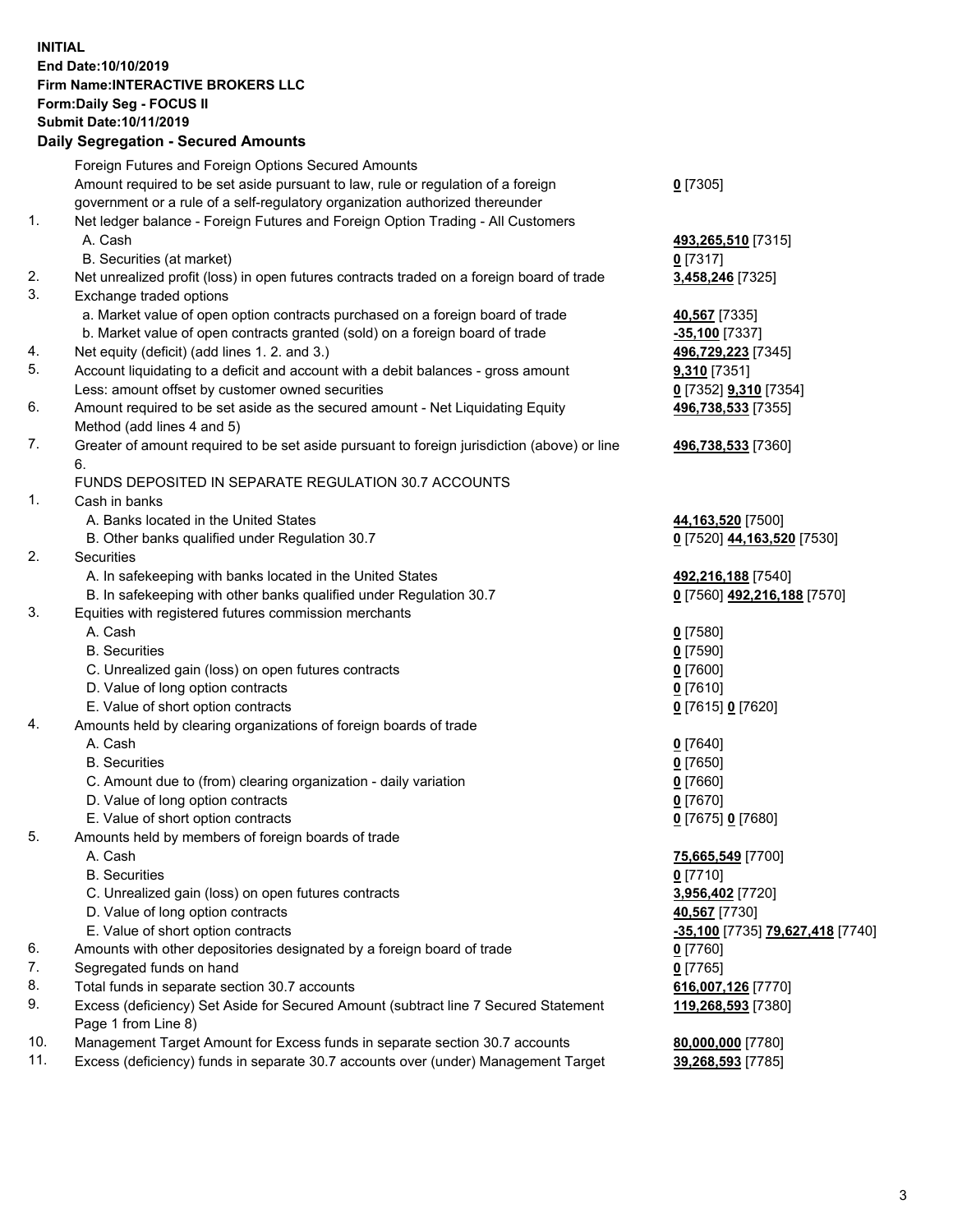**INITIAL End Date:10/10/2019 Firm Name:INTERACTIVE BROKERS LLC Form:Daily Seg - FOCUS II Submit Date:10/11/2019 Daily Segregation - Segregation Statement** SEGREGATION REQUIREMENTS(Section 4d(2) of the CEAct) 1. Net ledger balance A. Cash **4,156,015,430** [7010] B. Securities (at market) **0** [7020] 2. Net unrealized profit (loss) in open futures contracts traded on a contract market **-46,441,030** [7030] 3. Exchange traded options A. Add market value of open option contracts purchased on a contract market **209,187,919** [7032] B. Deduct market value of open option contracts granted (sold) on a contract market **-212,690,025** [7033] 4. Net equity (deficit) (add lines 1, 2 and 3) **4,106,072,294** [7040] 5. Accounts liquidating to a deficit and accounts with debit balances - gross amount **1,066,514** [7045] Less: amount offset by customer securities **0** [7047] **1,066,514** [7050] 6. Amount required to be segregated (add lines 4 and 5) **4,107,138,808** [7060] FUNDS IN SEGREGATED ACCOUNTS 7. Deposited in segregated funds bank accounts A. Cash **1,010,018,749** [7070] B. Securities representing investments of customers' funds (at market) **1,934,910,905** [7080] C. Securities held for particular customers or option customers in lieu of cash (at market) **0** [7090] 8. Margins on deposit with derivatives clearing organizations of contract markets A. Cash **3,412,324** [7100] B. Securities representing investments of customers' funds (at market) **1,362,085,585** [7110] C. Securities held for particular customers or option customers in lieu of cash (at market) **0** [7120] 9. Net settlement from (to) derivatives clearing organizations of contract markets **2,235,379** [7130] 10. Exchange traded options A. Value of open long option contracts **209,064,341** [7132] B. Value of open short option contracts **-212,597,183** [7133] 11. Net equities with other FCMs A. Net liquidating equity **0** [7140] B. Securities representing investments of customers' funds (at market) **0** [7160] C. Securities held for particular customers or option customers in lieu of cash (at market) **0** [7170] 12. Segregated funds on hand **0** [7150] 13. Total amount in segregation (add lines 7 through 12) **4,309,130,100** [7180] 14. Excess (deficiency) funds in segregation (subtract line 6 from line 13) **201,991,292** [7190] 15. Management Target Amount for Excess funds in segregation **155,000,000** [7194]

16. Excess (deficiency) funds in segregation over (under) Management Target Amount Excess

**46,991,292** [7198]